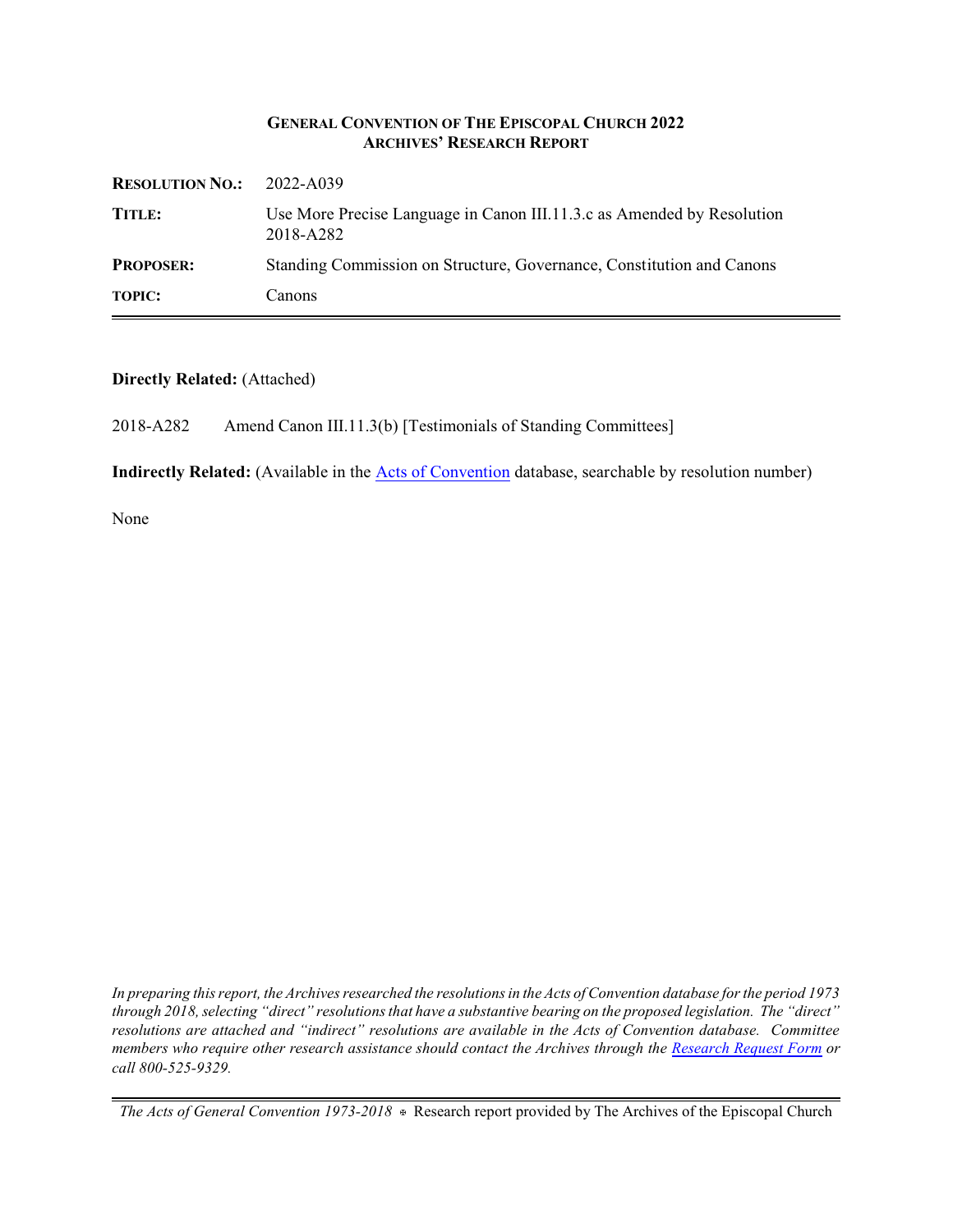# **A039 - Use More Precise Language in Canon III.11.3.c as Amended by Resolution 2018-A282**

### **Final Status:** Not Yet Finalized

**Proposed by:** Standing Commission on Structure, Governance, Constitution and Canons **Requests New Interim Body**: No **Amends C&C or Rules of Order**: Yes **Has Budget Implications**: No **Cost**: **HiA:** HB **Legislative Committee Currently Assigned**: 02 - Constitution & Canons **Completion Status:** Incomplete **Latest House Action:** N/A **Supporting Documents:** No

## **Resolution Text**

*Resolved*, the House of \_\_\_\_\_\_\_\_\_\_\_\_\_\_\_\_ concurring,

That the 80th General Convention of The Episcopal Church amend Canon III.11.3.c to read as follows:

Can.III.11

#### **Sec. 3**

c. Testimonials required of the Standing Committee by this Title *Canon* must be signed by a majority of the whole Committee, at a meeting duly convened, except that testimonials may be executed in counterparts, any of which may be delivered by facsimile or other electronic transmission, each of which shall be deemed an original.

## **Explanation**

This Resolution proposes to use the more precise "Canon" in lieu of "Title."